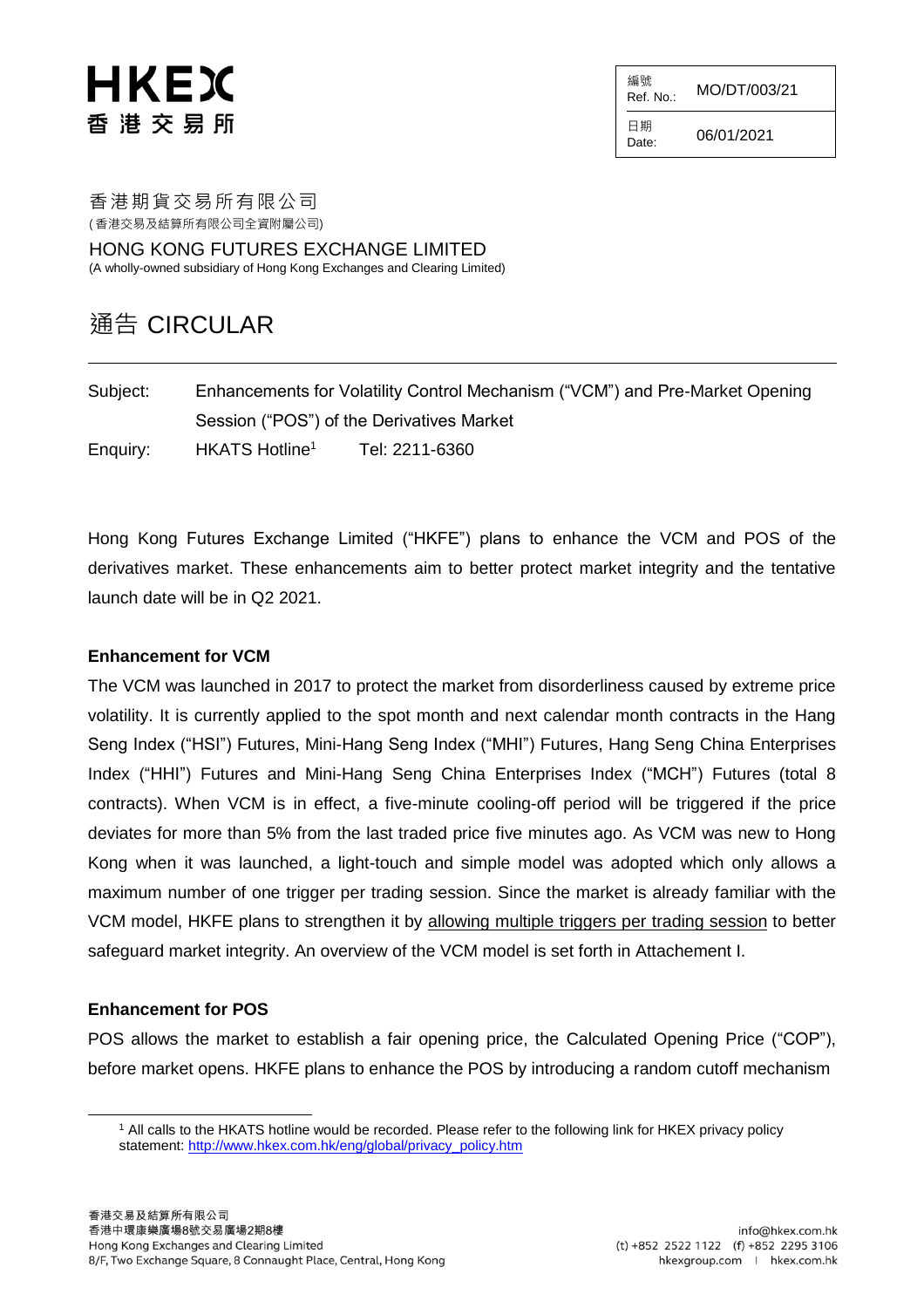# **HKEX** 香港交易所

to the pre-opening session and the pre-open allocation session. This enhancement aims to deter the possible gaming strategy of manipulating the COP near the end of the auction process and also to encourage order input at an earlier stage. To facilitate the random cutoff, the pre-opening session will be shortened by one minute while the pre-open allocation session will be extended by one minute. It will be applied to the POS for both morning and afternoon sessions of the applicable markets<sup>2</sup>. An illustration of the cutoff mechanism is set forth in Attachment II.

Exchange Participants ("EPs") are requested to note that the enhancements for VCM and POS will be implemented in Q2 2021 tentatively subject to market readiness. Additional implementation details will be announced in due course. EPs should also note the following information and activities in preparation for the launch of the two initiatives:

#### **Preparation for the Rollout of the Enhancements**

EPs should refer to the briefing materials of the enhancements for [Volatility Control Mechanism](https://www.hkex.com.hk/Services/Trading/Derivatives/Overview/Trading-Mechanism/Volatility-Control-Mechanism-(VCM)?sc_lang=en) and [Pre-Market Opening Session](https://www.hkex.com.hk/Services/Trading/Derivatives/Overview/Trading-Mechanism/Pre-Market-Opening-Period?sc_lang=en) which have been posted on the HKEX website. To allow all EPs to get ready for the enhancements, these features are already enabled in OAPI testing environment. EPs are highly recommended to coordinate with, including but not limited to, your operations personnel, IT teams and vendors for the necessary evaluations, operational readiness and preparations towards the enhancements.

#### **Briefing Sessions**

l

The Exchange will arrange 3 briefing sessions for EPs in February 2021. Details of the registration are provided below and confirmation with webinar details will be sent to successful registrants in due course.

| <b>Date</b>                   | Time                | <b>Format</b> | Language  | <b>Registration</b> |
|-------------------------------|---------------------|---------------|-----------|---------------------|
| 1 <sup>st</sup> February 2021 |                     | Webinar       | Cantonese | Click here to       |
| (Monday)                      | 4:30 pm - 5:30 pm   |               |           | register            |
| 2 <sup>nd</sup> February 2021 |                     | Webinar       | English   | Click here to       |
| Tuesday)                      | 4:30 pm - 5:30 pm   |               |           | register            |
| 3rd February 2021             | 4:30 pm - $5:30$ pm | Webinar       | Cantonese | Click here to       |

<sup>2</sup> POS is available for the trading of HSI, MHI, HHI and MCH futures contracts, MSCI Taiwan Index related futures contracts and Hang Seng TECH Index futures contracts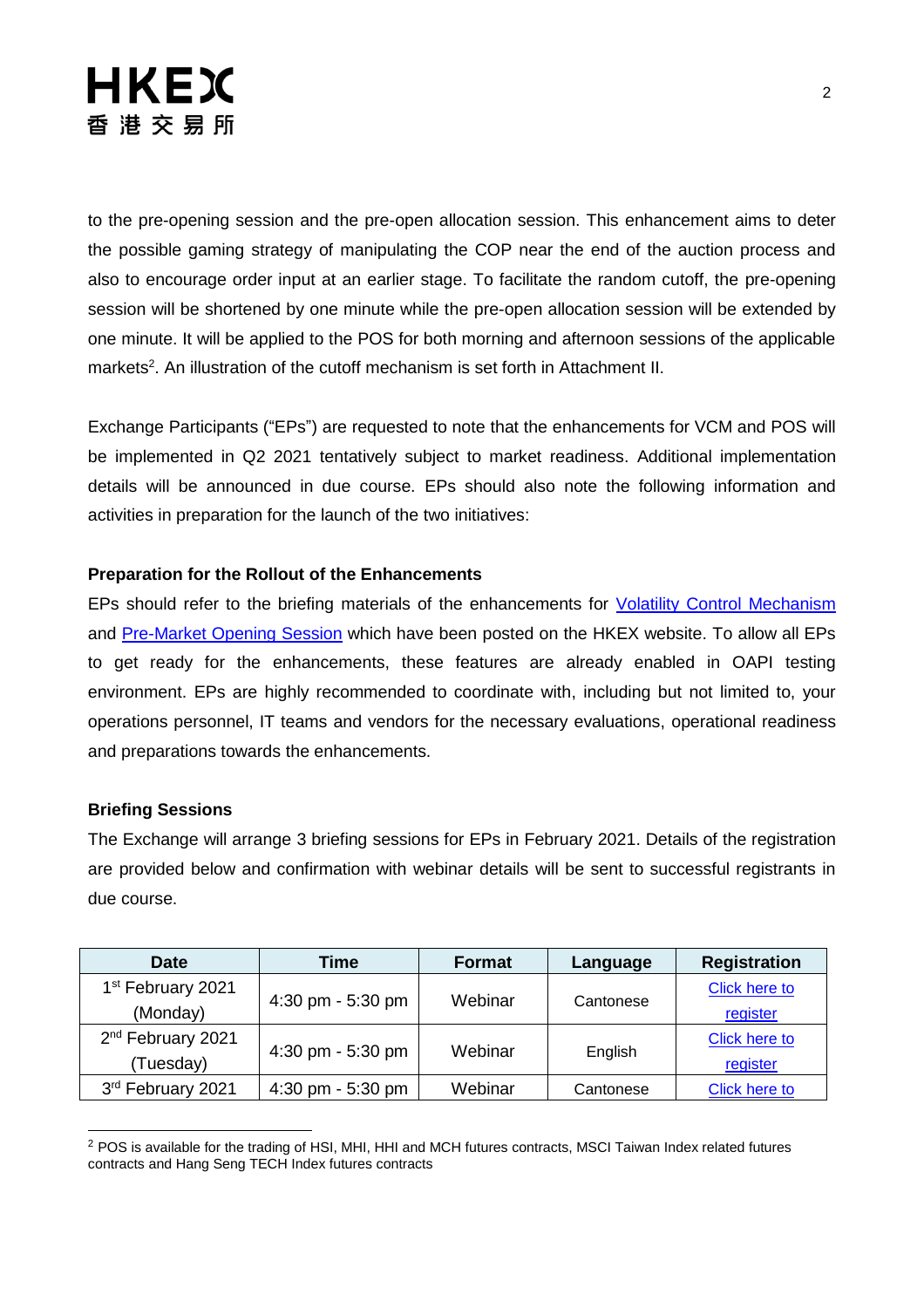## **HKEX** 香港交易所

#### **Practice Session**

A Practice Session will be arranged for EPs to familiarize themselves with the enhancements for VCM and POS. Details of the Practice Session will be further announced.

For any enquiries, please contact the HKATS Hotline at 2211 6360 or email to [HKATSsupport@hkex.com.hk.](mailto:HKATSsupport@hkex.com.hk)

Sanly Ho Co-Head Trading Operations Markets Division

*This circular has been issued in the English language with a separate Chinese language translation. If there is any conflict in the circulars between the meaning of Chinese words or terms in the Chinese language version and English words in the English language version, the meaning of the English words shall prevail.*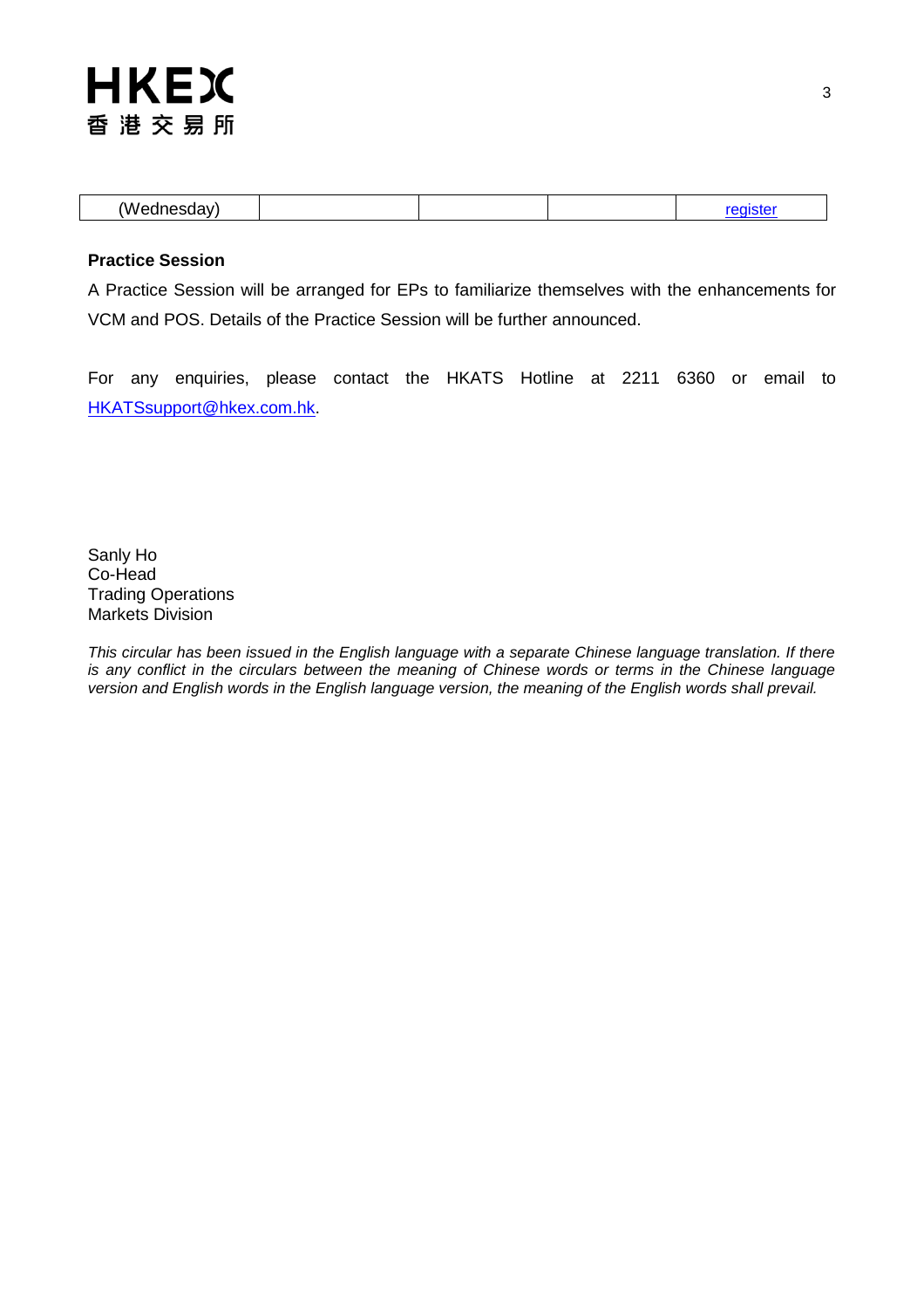

#### **Attachment I**





are not affected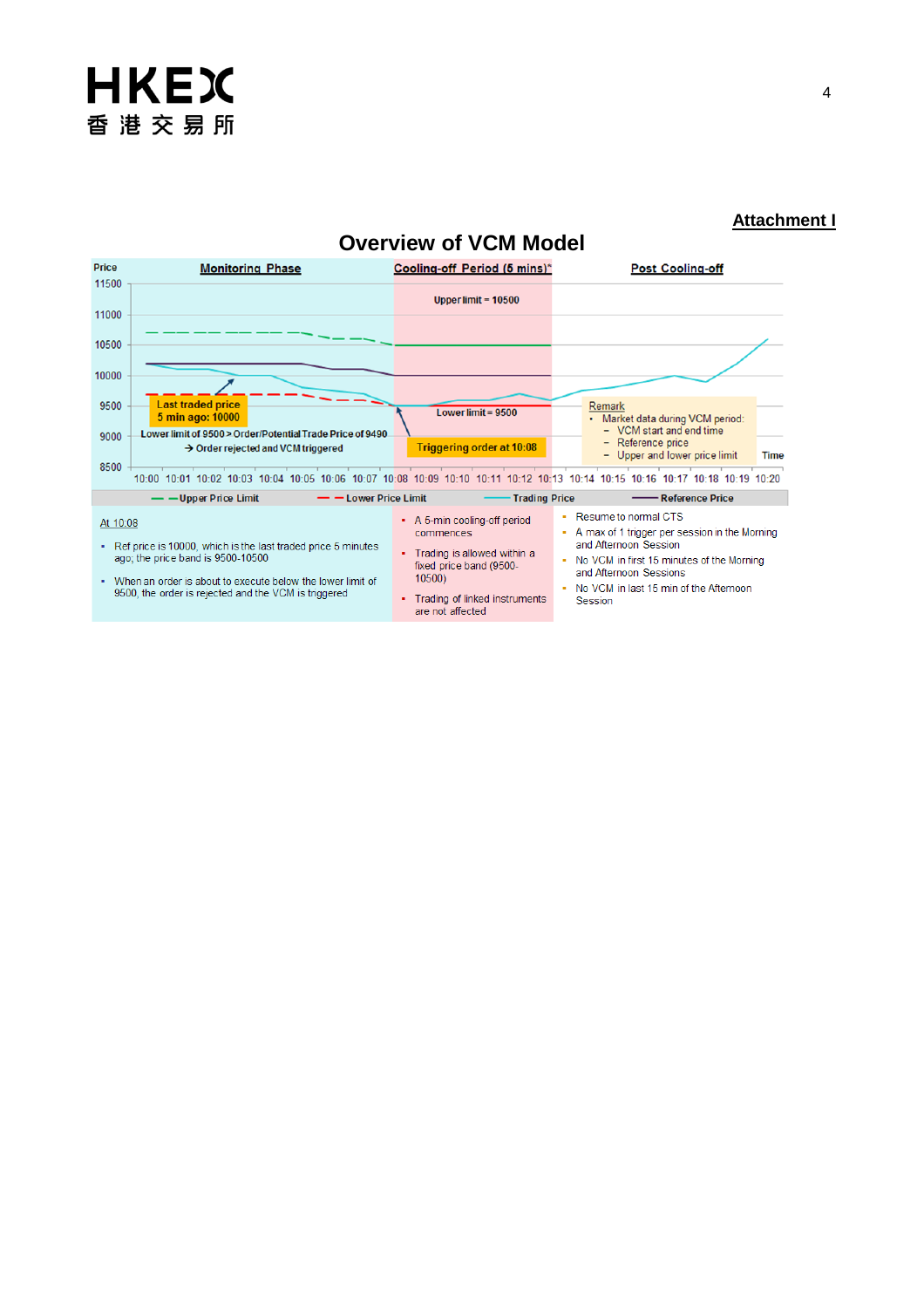

**Enhancement to POS**

### **New Schedules of Enhanced POS**

| <b>Products</b>           | <b>Session</b>      | <b>Time</b>                           |
|---------------------------|---------------------|---------------------------------------|
|                           | Pre-Opening         | 8:30 a.m. $-$ up to 8:40 a.m.         |
|                           |                     | (random cutoff start from 8:39 a.m.)  |
| <b>MSCI Taiwan Index-</b> |                     |                                       |
| related futures           |                     | After cutoff $-$ up to 8:43 a.m.      |
| contracts                 | Pre-Open Allocation | (random cutoff start from 8:42 a.m.)  |
|                           |                     |                                       |
|                           | Open Allocation     | After cutoff $-8:45$ a.m.             |
|                           |                     |                                       |
|                           | Pre-Opening         | <b>Morning Session</b>                |
|                           |                     | 8:45 a.m. $-$ up to 9:10 a.m.         |
| HSI, MHI, HHI, MCH        |                     | (random cutoff start from 9:09 a.m.)  |
| futures contracts and     |                     |                                       |
| Hang Seng TECH            |                     | <b>Afternoon Session</b>              |
| Index futures contracts   |                     | 12:30 p.m. $-$ up to 12:55 p.m.       |
|                           |                     | (random cutoff start from 12:54 p.m.) |
|                           |                     |                                       |

### **Attachment II**